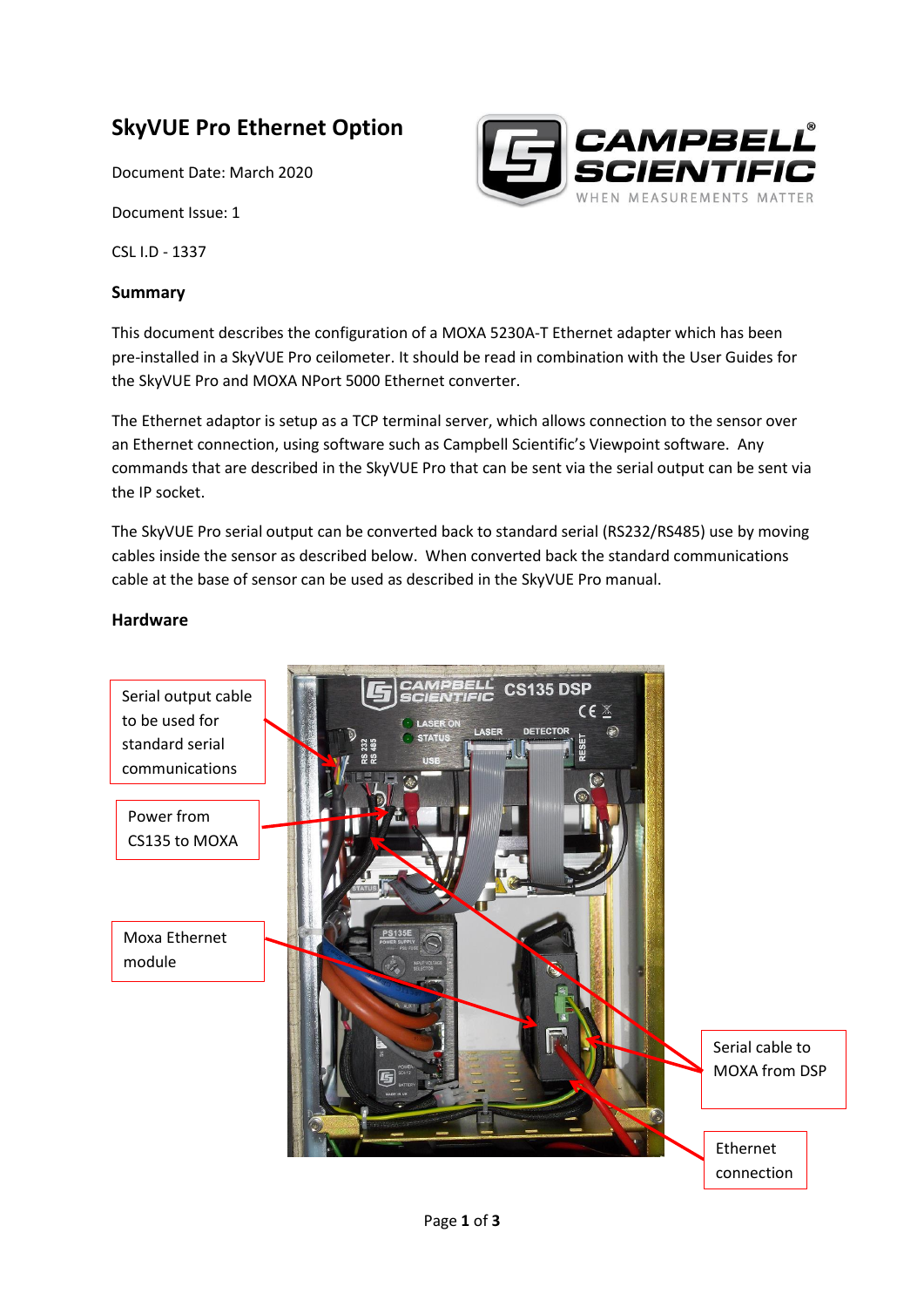The hardware is shown in the internal view above. The Ethernet module is installed within the SkyVUE Pro. It has serial connection (RS485) from the SkyVUE Pro and obtains power from it.

A special cable gland is fitted in the base of the SkyVUE Pro to allow a standard Ethernet cable, pre-fitted with an RJ45 connector to be routed into the enclosure and plugged into the Ethernet adaptor fitted inside the enclosure.

*Note:* RJ45 connectors which have large over mouldings may not fit through the gland.



The Ethernet cable should be passed through the cable gland as shown. Note that it may be necessary to increase the diameter of the cable, for example with heat shrink sleeving or rubber sleeves, to ensure a good seal around the cable when the gland is tightened.

To convert the ceilometer back to a standard serial connection swap over the serial to MOXA cable with the serial output cable as shown.